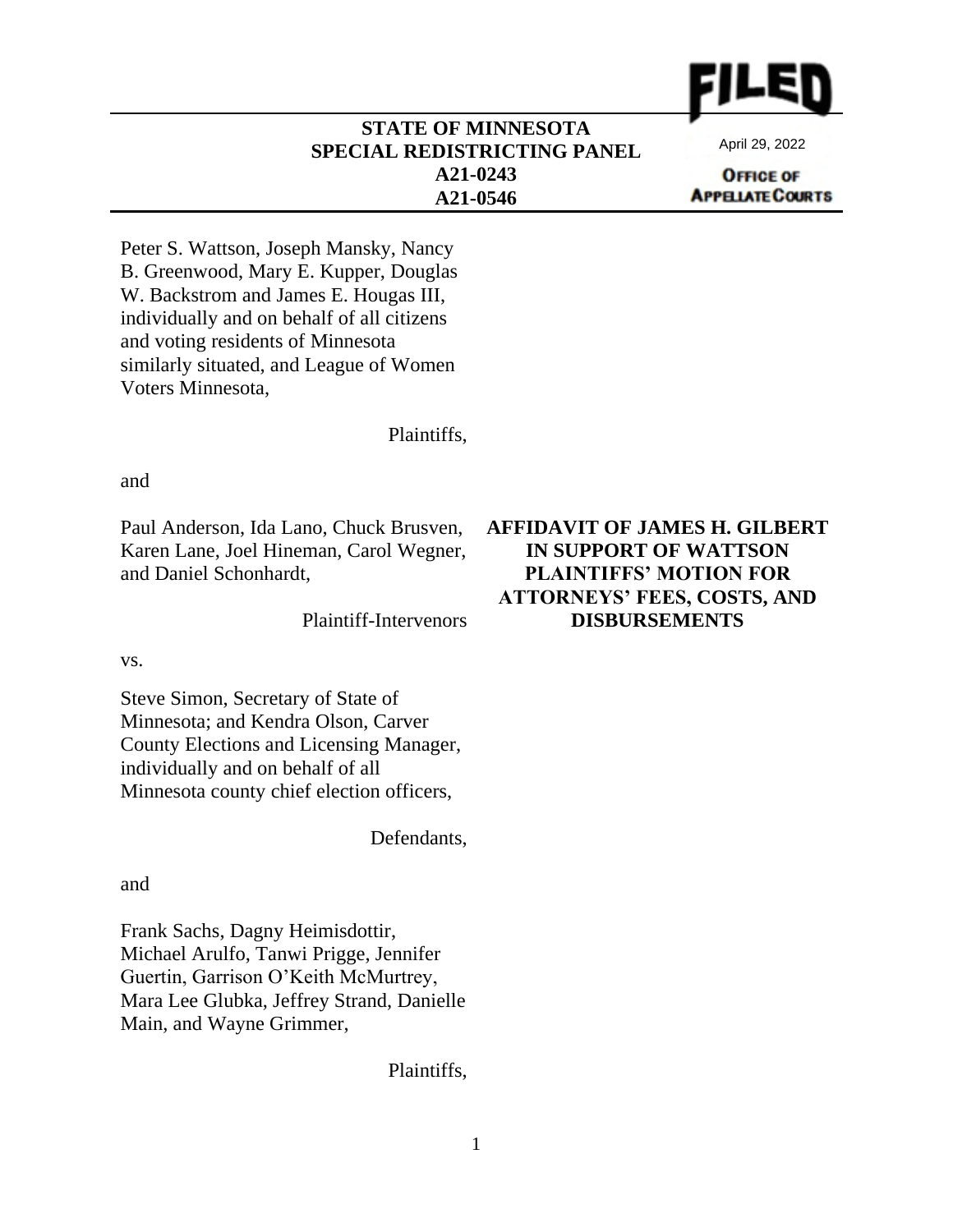and

Dr. Bruce Corrie, Shelly Diaz, Alberder Gillespie, Xiongpao Lee, Abdirazak Mahboub, Aida Simon, Beatriz Winters, Common Cause, OneMinnesota.org, and Voices for Racial Justice,

Plaintiff-Intervenors,

vs.

Steve Simon, Secretary of State of Minnesota,

Defendant.

## STATE OF MINNESOTA ) ) ss. COUNTY OF HENNEPIN)

James H. Gilbert, being first duly sworn, deposes and states as follows:

1. I am duly licensed to practice law in Minnesota and am an attorney at the James H. Gilbert Law Group, PLLC, the law firm representing Plaintiffs Peter S. Wattson, Joseph Mansky, Nancy B. Greenwood, Mary E. Kupper, Douglas W. Backstrom and James E. Hougas III, individually and on behalf of all citizens and voting residents of Minnesota similarly situated, and League of Women Voters Minnesota (the "Wattson Plaintiffs") in the above-captioned matter, and make this Affidavit in support of the Wattson Plaintiffs' Motion for Attorneys' Fees, Costs, and Disbursements.

2. I have a B.A. in Political Science and a J.D. from the University of Minnesota and have been licensed to practice law in Minnesota since 1972. I was appointed an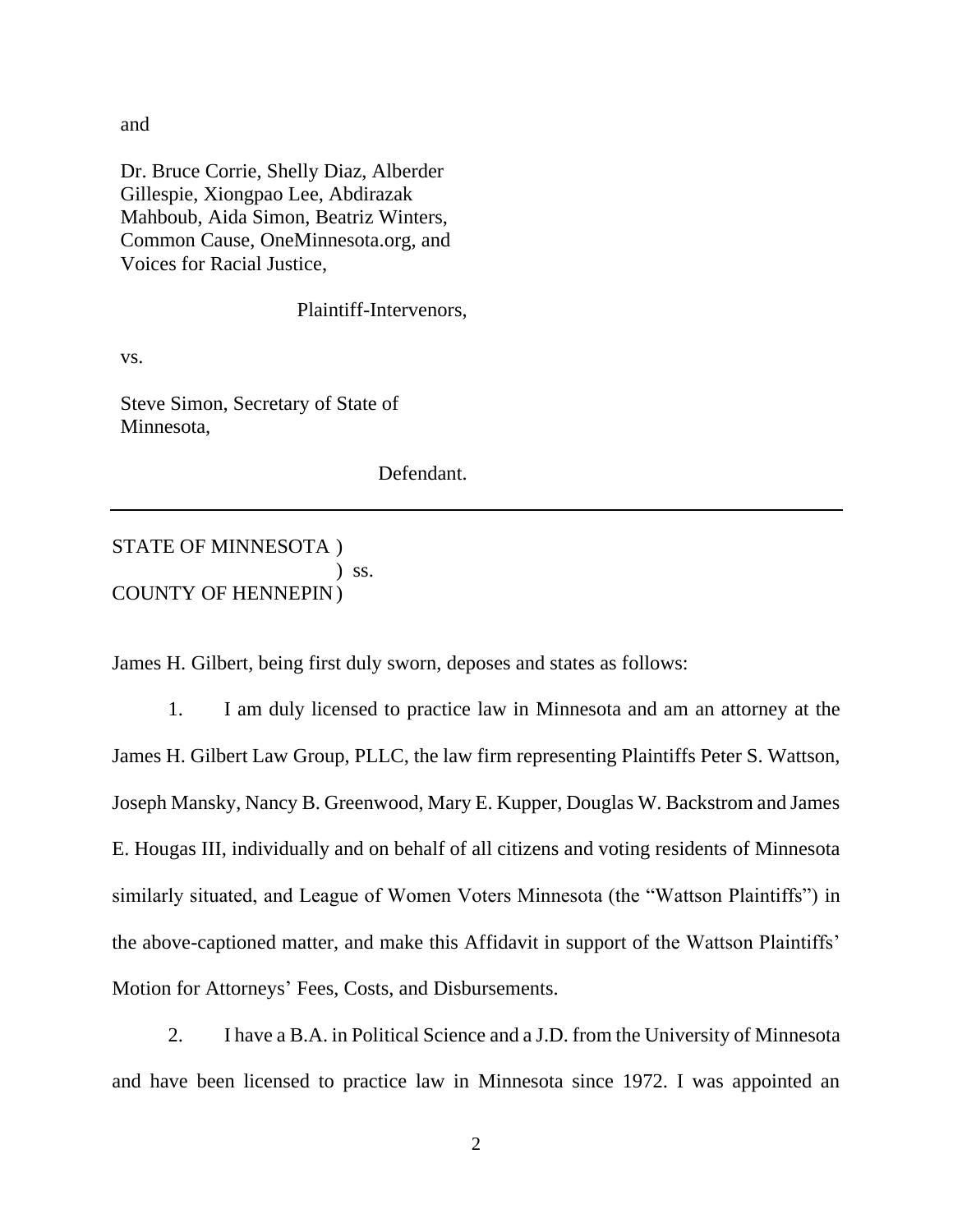Associate Justice of the Minnesota Supreme Court in 1997 and sworn in in 1998, where I served until August 2004, and reviewed thousands of petitions for review, participated in approximately 800 decisions, and authored numerous opinions, concurrences, and dissents. I was honored to be named the Distinguished Jurist of the Year by the Academy of Certified Trial Lawyers of Minnesota in 2004.

3. Prior to my service on the Minnesota Supreme Court, I practiced at the trialbased law firm of Meshbesher & Spence, Ltd. in Minneapolis, which consisted of 25 lawyers and five offices throughout the state with locations in Rochester, St. Cloud, Minneapolis, St. Paul and Minnetonka. I was a member of the Meshbesher firm from 1972 through 1997, becoming a partner in 1978, and served as the firm's managing partner from 1984 through 1992 and as its chief executive officer from 1996 to 1997. I was a certified civil trial attorney. I also chaired the Commission on Judicial Selection for the state of Minnesota from 1991 to 1997 and advised a Minnesota governor on over 90 judicial appointments to the district court, Minnesota Court of Appeals, and Minnesota Supreme Court.

4. Following my service as a Minnesota Supreme Court Associate Justice, I have practiced law, tried and appealed cases, and served as a qualified neutral, moderator, mediator, arbitrator, special master, settlement administrator and consultant on hundreds of cases for individuals, companies, the State of Minnesota, numerous municipalities, insurance companies, and partners and shareholders in Minnesota, South Dakota, North Dakota, and Iowa.

5. Throughout my career, I have gained extensive experience in election and

3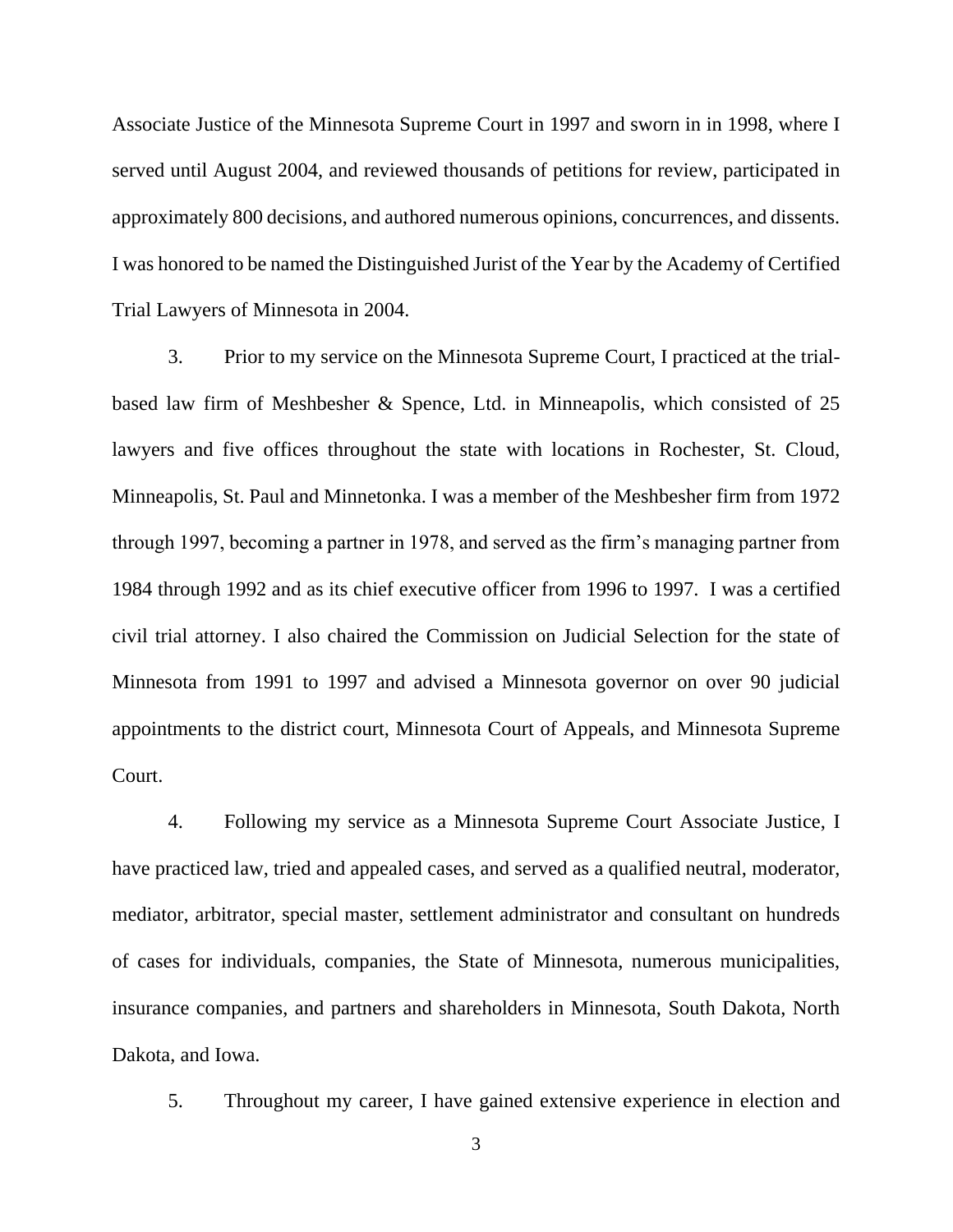political campaigns and handled many cases involving complex business litigation, corporate governance issues, contracts, and valuation. I have also been a candidate for elected office twice (once statewide), served as a political, legal and election consultant to a Minnesota governor and a United States Senator, and assisted in deciding election-related cases as a Minnesota Supreme Court Justice.

6. I am familiar with the prevailing hourly rates charged by lawyers in Minneapolis and St. Paul through discussions with other senior partners in law firms and the fee discussions and disclosures involved in hundreds of cases I have mediated in recent years.

7. As the managing partner and president of the James H. Gilbert Law Group, I am responsible for setting the hourly rates charged by our litigation attorneys and legal assistants. I am familiar with what constitutes reasonable attorney fees in litigation matters and what work is reasonable and necessary to represent clients in such matters.

8. A true and correct copy of the billing detail prepared by the James H. Gilbert Law Group, PLLC are attached as Exhibit A to the Affidavit of Adam L. Sienkowski ("Sienkowski Affidavit").

9. The normal hourly rates for complex litigation sought for each person from my law firm who performed work in this case, as reflected in Exhibit A to the Sienkowski Affidavit, are reasonable market hourly rates for important complex matters and are set forth as follows:

4